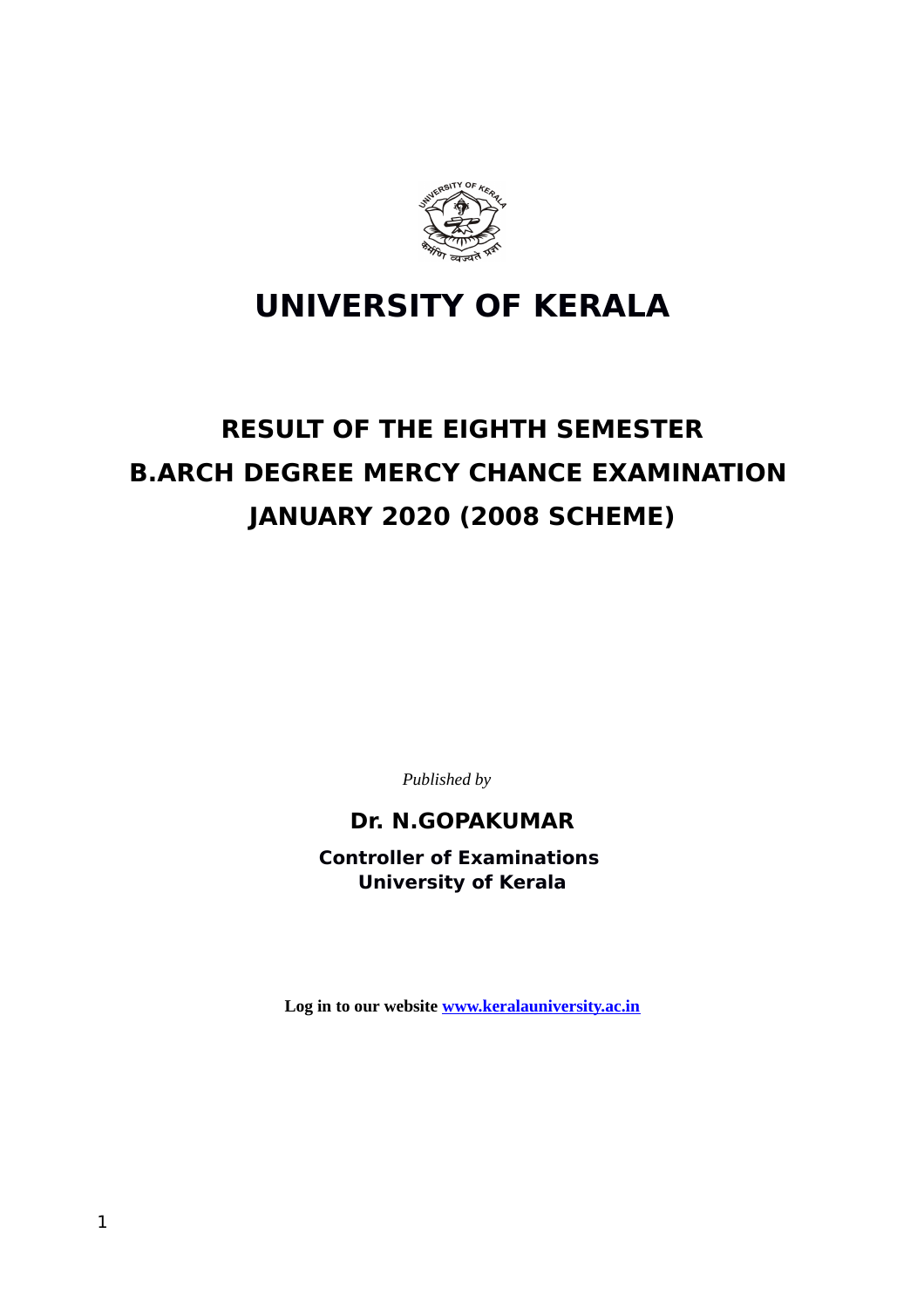#### **Not to be published before: 04/06/2020**

#### **UNIVERSITY OF KERALA**

## *Result of the Eighth Semester B.Arch Degree Mercy Chance Examination January 2020 (2008 Scheme) of T.K.M College of Engineering, Kollam*

(Decision of the Syndicate held on 31/08/2019 vide Item No: 03.31.04)

- 1. The following is the provisional list of successful candidate in the Eighth Semester B.Arch Degree Mercy Chance Examination held in January 2020.
- 2. Mark sheet will be issued to the respective centre on or before 20/06/2020.
- 3. Last date for submitting application for re-valuation will be on or before 12/06/2020.
- 4. The results will be available on www.keralauniversity.ac.in

Dated: 04/06/2020

University Buildings, Soll-Thiruvananthapuram, **CONTROLLER OF EXAMINATIONS**

*Semester*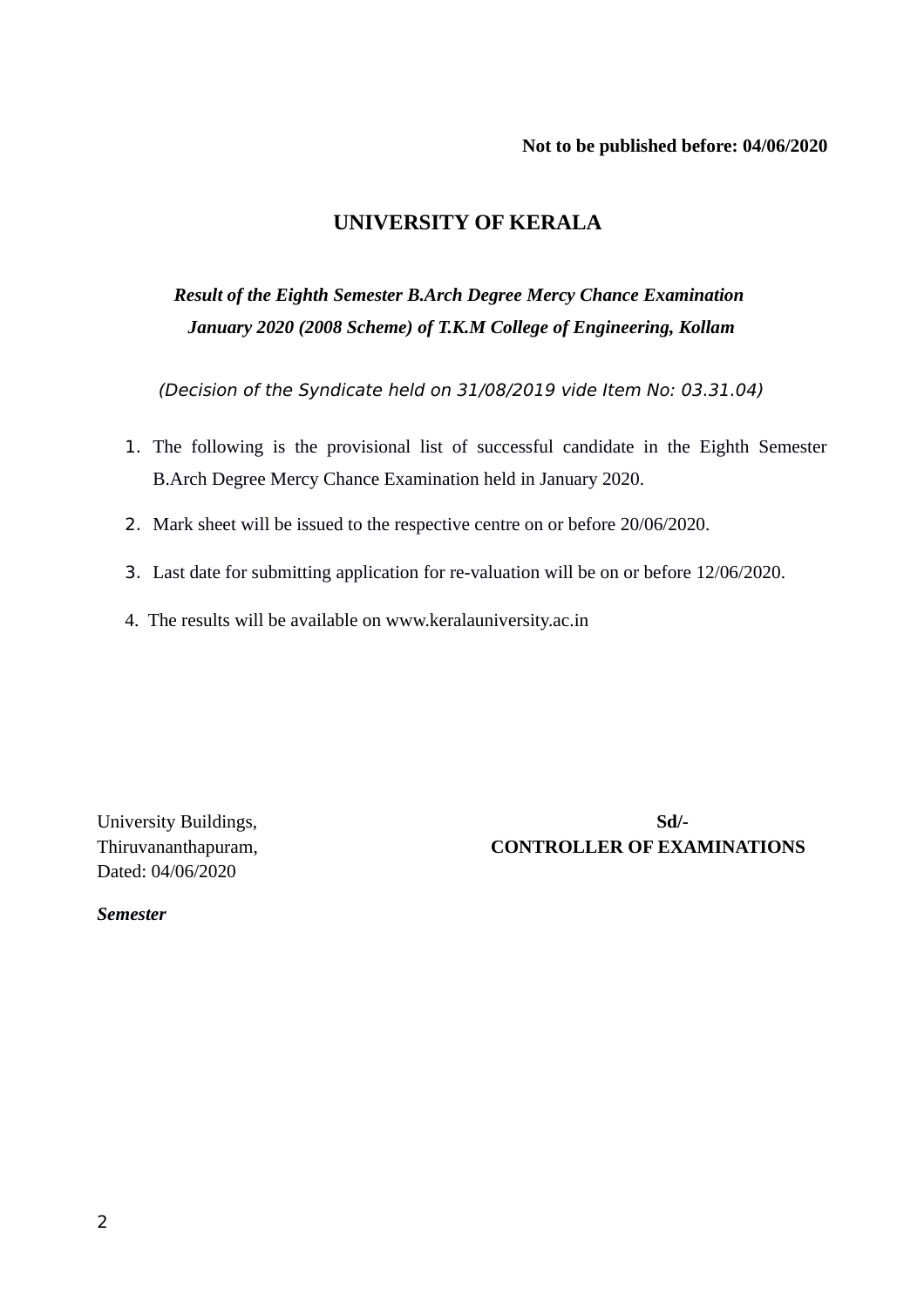#### Form No : 137

### **UNIVERSITY OF KERALA**

# **Result Abstract (For Syndicate Members) B.Arch. Courses in Affiliated Colleges**

Semester : 8 Month & Year : January 2020

| <b>Name of the Programme</b> | <b>No. of Students</b> |              |               |        |
|------------------------------|------------------------|--------------|---------------|--------|
|                              | Registere<br>d         | Appear<br>ed | <b>Passed</b> | Pass % |
| Architecture                 |                        |              |               | 100    |

Sd/- Controller of Examinations

University Buildings Thiruvananthapuram, Dated : 04/06/2020